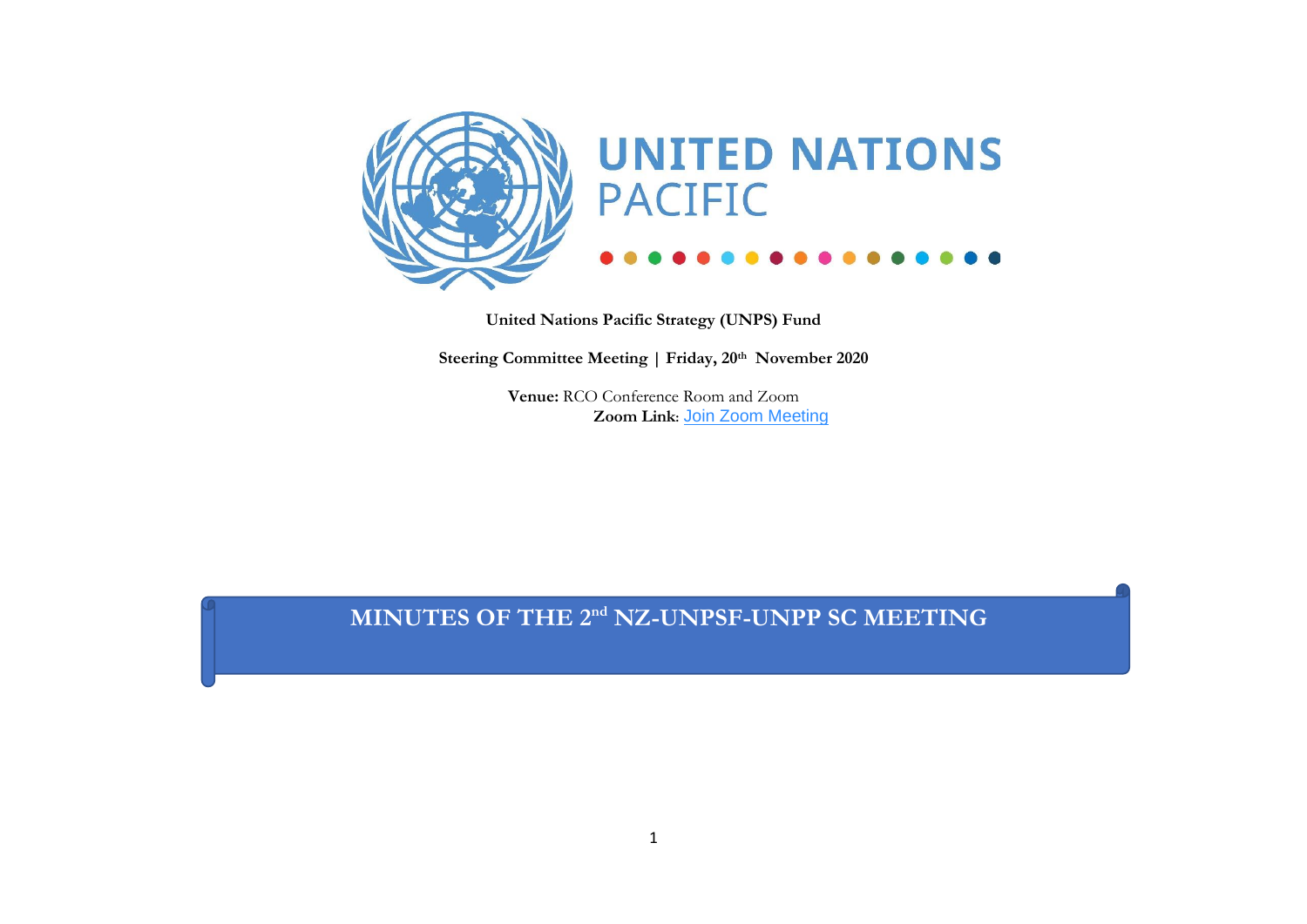| <b>Agenda Item</b>                                                                                            | <b>Discussions</b><br><b>Follow up Action points</b>                                                                                                                                                                                                                                                                                                                                                                                                                                                                                                                                                                                                                                                                                                                                                                                                                                                                                                                                                                                                                                                                                                                                                                                                                                                                                                                                                                                                                                                                                                                                                                                                                                                                                                                                                                                                                                                                                                                                            |                                                                                                                    | <b>Timeline</b> | <b>Respons</b><br>ible |
|---------------------------------------------------------------------------------------------------------------|-------------------------------------------------------------------------------------------------------------------------------------------------------------------------------------------------------------------------------------------------------------------------------------------------------------------------------------------------------------------------------------------------------------------------------------------------------------------------------------------------------------------------------------------------------------------------------------------------------------------------------------------------------------------------------------------------------------------------------------------------------------------------------------------------------------------------------------------------------------------------------------------------------------------------------------------------------------------------------------------------------------------------------------------------------------------------------------------------------------------------------------------------------------------------------------------------------------------------------------------------------------------------------------------------------------------------------------------------------------------------------------------------------------------------------------------------------------------------------------------------------------------------------------------------------------------------------------------------------------------------------------------------------------------------------------------------------------------------------------------------------------------------------------------------------------------------------------------------------------------------------------------------------------------------------------------------------------------------------------------------|--------------------------------------------------------------------------------------------------------------------|-----------------|------------------------|
| <b>Introductions</b>                                                                                          | All participants introduced themselves                                                                                                                                                                                                                                                                                                                                                                                                                                                                                                                                                                                                                                                                                                                                                                                                                                                                                                                                                                                                                                                                                                                                                                                                                                                                                                                                                                                                                                                                                                                                                                                                                                                                                                                                                                                                                                                                                                                                                          |                                                                                                                    |                 |                        |
| <b>Opening</b><br>remarks from<br>Co-chairs,<br><b>MFAT</b><br>representative,<br>and MPTFO<br>representative | Simona (RC MCO Samoa)<br>Offered apologies for not having the Steering Committee earlier as planned, due in part<br>to the late transfer of UNPP funds.<br>Mentioned the good work advanced on the Pacific countries despite the difficult<br>situation due to the pandemic and its economic and social impact.<br>Indicated the recruitment of the SARC was still in preparatory phase.<br>Requested feedback from all stakeholders on draft documents to be shared during the<br>Steering Committee.<br>Mentioned that Samoa got its first case of COVID19 that might change the tourism<br>sector.<br>Sanaka (RC MCO Fiji)<br>Made a brief situation analysis of the socio-economic impact of COVID19, cyclone in the<br>Pacific countries, and the subsequent impacts on programming.<br>Mentioned the UN Joint Country Action Plan, and that the Common Country Analysis<br>would be ready in December.<br>Indicated that Socio-Economic Impact Assessments (SEIA) have been completed for Fiji<br>and Samoa.<br>Indicated that rapid assessments for FSM, Kiribati, Marshall Islands, Nauru, Palau,<br>Solomon Islands, Tonga, Tuvalu, Vanuatu will be undertaken to inform current and future<br>policy interventions for socio-economic recovery.<br>Suggested that strategy resources to mobilize the funds beyond New Zealand would be<br>needed.<br>Mentioned that despite the travel restrictions, the UN Fiji Multi-Country Office has still<br>been able to promote ONE UN response through joint trips to (1) Kadavu following<br>TCHarold response, then to Lau including 75 people representing 11 UN entities, 16<br>government bodies, 4 CSO partners and 4 Media partners.<br>Reminded the SC that it is predicted we have about six cyclones this cyclone season, with<br>at least one severe.<br>Updated the Humanitarian Response Plan (HRP) for COVID19 funding situation as<br>follows: the overall funding required is \$36.7m, the funding available is \$24.2m, the | Share the upcoming Socio-Economic Impact<br>Assessment draft report, which is expected at<br>the end-November 2020 | December 2020   | RCO Fiji               |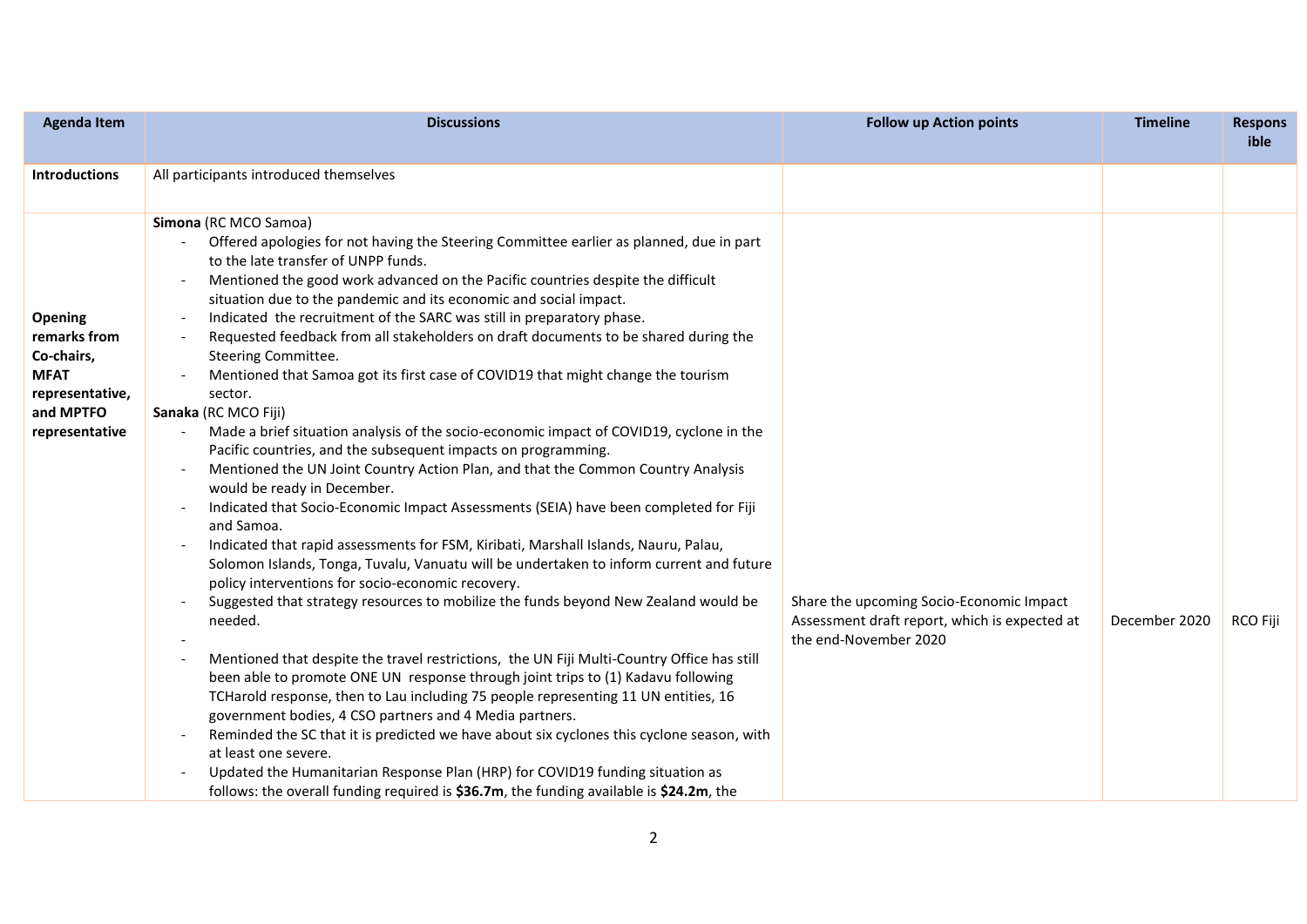| <b>Agenda Item</b>                                                                           | <b>Discussions</b>                                                                                                                                                                                                                                                                                                                                                                                                                                                                                                                                                                                                                                                                                                                                                                                                                                                                                                                                                                                                                                                                         | <b>Follow up Action points</b>                                                                                                              | <b>Timeline</b>                                                | <b>Respons</b><br>ible        |
|----------------------------------------------------------------------------------------------|--------------------------------------------------------------------------------------------------------------------------------------------------------------------------------------------------------------------------------------------------------------------------------------------------------------------------------------------------------------------------------------------------------------------------------------------------------------------------------------------------------------------------------------------------------------------------------------------------------------------------------------------------------------------------------------------------------------------------------------------------------------------------------------------------------------------------------------------------------------------------------------------------------------------------------------------------------------------------------------------------------------------------------------------------------------------------------------------|---------------------------------------------------------------------------------------------------------------------------------------------|----------------------------------------------------------------|-------------------------------|
|                                                                                              | current gap is \$12.4m. Of the funds available, the Food Security, Protection, and Logistics<br>clusters were well funded but could not cover all the needs.<br>Emphasized the importance of ensuring the UNPP strengthens agreements related to the<br>UN reform agenda, growing the UN Pacific Strategy Fund beyond New Zealand as a<br>donor, and not creating new work for partners.<br>Deborah (MFAT)<br>Acknowledged the challenges of the current situation.<br>Acknowledged the NZ-UNPSF programme was still in its early phase. However, they were<br>looking forward to updates on ongoing implementation.<br>Mentioned that New Zealand had its national election in October 2020, resulting in a new<br>Minister of Foreign Affairs, and noted that MFAT would have more to say on this once<br>the Minister is settled in.<br>Informed SC members MFAT was interested in discussing the use of adaptive<br>management in the Partnership, as well as partnership behaviours as mentioned by<br>Simona.<br>Mentioned that it was an opportunity for MFAT to support UN reform. |                                                                                                                                             |                                                                |                               |
| <b>Approval of the</b><br>minutes of the<br>first SC and the<br>agenda of<br>today's meeting | Minutes of the previous Steering Committee was adopted. The agenda for this second SC meeting<br>was also adopted.                                                                                                                                                                                                                                                                                                                                                                                                                                                                                                                                                                                                                                                                                                                                                                                                                                                                                                                                                                         |                                                                                                                                             |                                                                |                               |
| <b>Presentation of</b>                                                                       | <b>Jennifer Topping (MPTFO):</b>                                                                                                                                                                                                                                                                                                                                                                                                                                                                                                                                                                                                                                                                                                                                                                                                                                                                                                                                                                                                                                                           | Reach out to agencies for the next funding                                                                                                  | 22 November                                                    | Secretari                     |
| the funding<br>framework by                                                                  | Presented the Funding Framework which was circulated to the Steering Committee and<br>provided information on fund availability for funding allocations.                                                                                                                                                                                                                                                                                                                                                                                                                                                                                                                                                                                                                                                                                                                                                                                                                                                                                                                                   | tranche requests.                                                                                                                           | 2020                                                           | at                            |
| <b>MPTFO</b>                                                                                 | Presented more detailed information on commitments made by donors, contributions<br>received, and amounts transferred to Participating UN Organizations<br>Provided a summary of the income as of the SC: \$6,407,000<br>Presented the transfer to the participating organizations as of the SC: \$2,662,470<br>Presented the balance of funds with Administrative Agent as of the SC: \$3,601,469<br>Reminded all SC members that this information was available on the Gateway<br>(mptf.undp.org) and updated in real-time.                                                                                                                                                                                                                                                                                                                                                                                                                                                                                                                                                              | Funding requests to be submitted via email to<br>the Secretariat.<br>Steering Committee to approve request prior to<br>submission to MPTFO. | Before the end<br>of November<br>2020<br>By 3 December<br>2020 | <b>PUNOS</b><br>CO-<br>Chairs |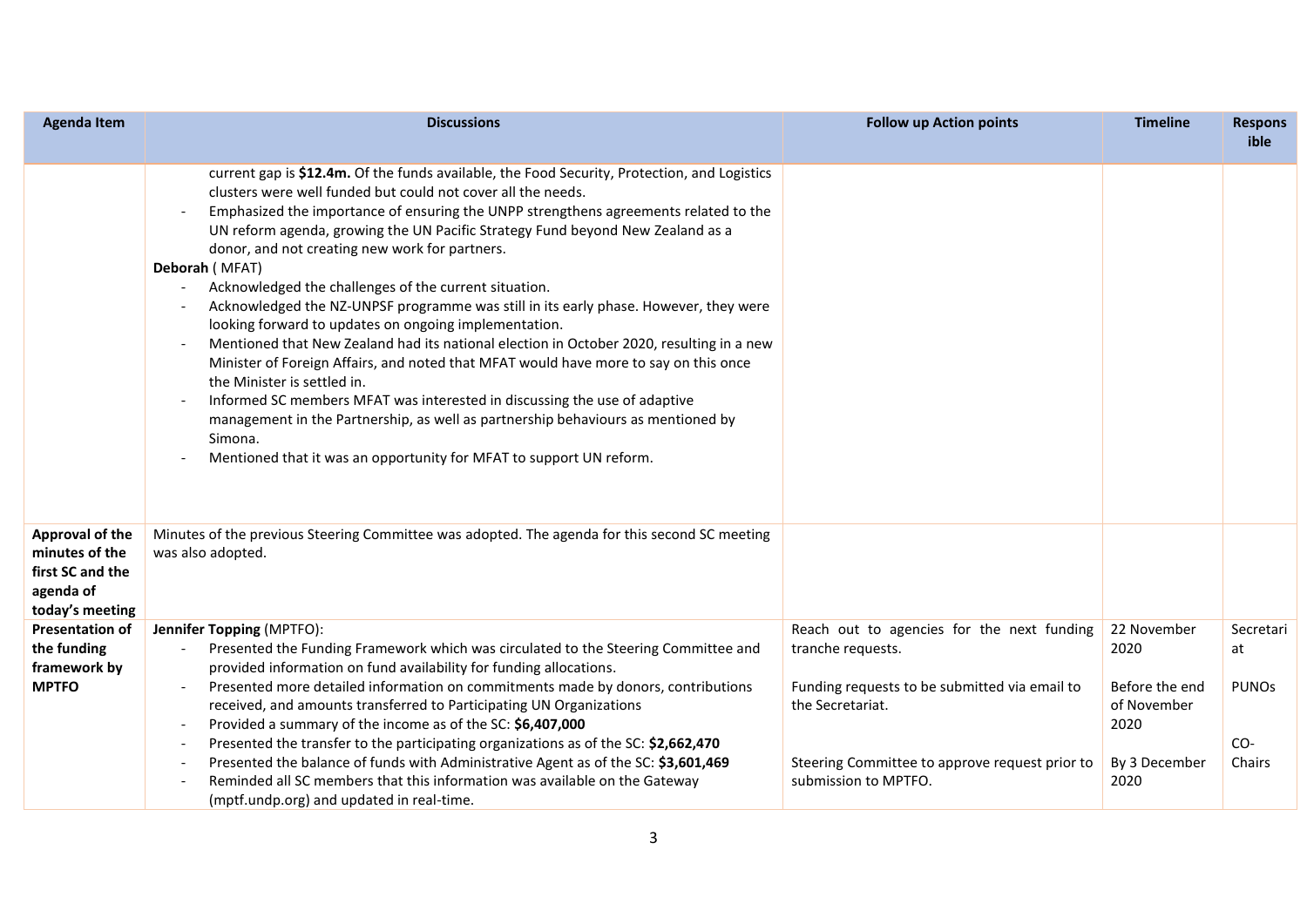| <b>Agenda Item</b>                                                                                 | <b>Discussions</b><br><b>Follow up Action points</b>                                                                                                                                                                                                                                                                                                                                                                                                                                                                                                                            |                                                                                                                                                                       | <b>Timeline</b>                                                                                     | <b>Respons</b><br>ible                 |
|----------------------------------------------------------------------------------------------------|---------------------------------------------------------------------------------------------------------------------------------------------------------------------------------------------------------------------------------------------------------------------------------------------------------------------------------------------------------------------------------------------------------------------------------------------------------------------------------------------------------------------------------------------------------------------------------|-----------------------------------------------------------------------------------------------------------------------------------------------------------------------|-----------------------------------------------------------------------------------------------------|----------------------------------------|
|                                                                                                    | In discussions about the process to access the funds, MPTFO Indicated that every PUNO<br>could request a transfer whenever there is a need. However, she pointed out that PUNOs<br>needed to be aware that the minimum threshold per transfer is \$100,000 per UN<br>organization per project as noted in the fund TOR, which should consider the frequency<br>of fund transfers.<br>UNICEF, UNWomen and UNDP have proposed the amount of funding requested should<br>be for one year. Committee members agreed.<br>MPTFO clarified that fund disbursement requires SC approval | Submit the funding request+<br>supporting<br>document provided by the PUNOs<br>Note: The funding request must be with the<br>MPTFO before they close for the holiday. | By 4 December<br>2020<br>14 December<br>2020                                                        |                                        |
| Overview of the<br>Follow up key<br>actions points<br>from the first<br>SC meeting (Co-<br>chairs) | Reflect the MICs/Samoa results into the M&E<br>(MERL) framework and share with the<br>Simona informed the SC about the need to update the M&E with the new MICS.<br>Secretariat<br>Update the annual narrative report by reflecting<br>the new MICS/Samoa data into the baseline                                                                                                                                                                                                                                                                                                |                                                                                                                                                                       | third<br>By<br>the<br>week<br>оf<br>December 2020<br>By the 8 <sup>th</sup><br>- of<br>January 2020 | <b>RCO</b><br>Samoa<br>Secretari<br>at |
| <b>Draft</b><br><b>Operations</b><br>manual<br>(Annual<br>narrative                                | Presentation of the Operational Manual:<br>Marlyse (Secretariat) presented the Operational Manual preliminary draft, thanking the<br>MPTFO for their guidance. She invited all stakeholders to share their input to finalize the<br>document. She noted that a discussion on private sector engagement would be needed<br>at a later time.                                                                                                                                                                                                                                      | Committee members to submit input to<br>Secretariat                                                                                                                   | By the 4 <sup>th</sup> of<br>December                                                               | Steering<br>committ<br>ee              |
| report, progress<br>report)                                                                        | <b>Feedback on the Operational Manual:</b><br>MFAT said it would submit detailed comments on the Operational Manual in writing.<br>They reiterated the importance of having an adaptive management approach integrated<br>into the UNPP processes, reflecting the mutual accountability principle agreed upon at<br>the partnership's outset. They said this element came to mind upon receipt of the<br>evaluation of an MFAT-funded UNFPA programme that had activities related to those<br>under the UNPP.                                                                   | Update the Operational Manual with inputs<br>received via email and share the updated<br>version before adoption during the next<br>steering committee                | 8th January<br>2021                                                                                 | Secretari<br>at                        |
|                                                                                                    | On adaptive management, some participants noted that evaluations are a powerful<br>resource to build into the performance and learning cycle. MPTFO noted that there are<br>often dedicated meetings for reflection on performance and delivery in other fund<br>partnerships and that joint evaluation could be built into the MERL framework.<br>Participants discussed how evaluations are used/shared in the UNPP. MFAT observed<br>that check-ins would be needed more often given the 2.5-year timeframe of the pilot.                                                    | Add private sector engagement to agenda for<br>next SC meeting                                                                                                        | By the Second<br>week February                                                                      | Secretari<br>at                        |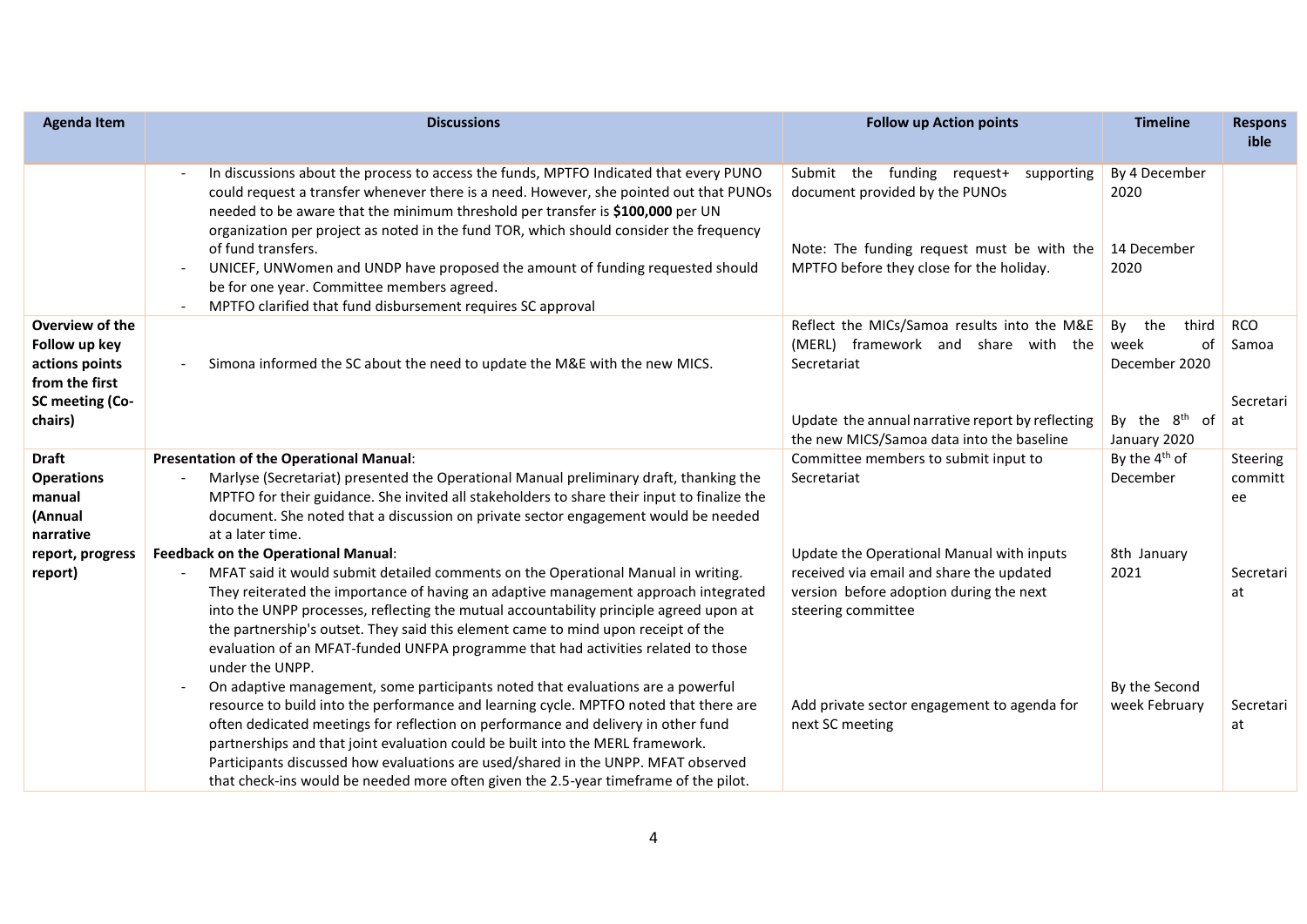| <b>Agenda Item</b>                                        | <b>Discussions</b>                                                                                                                                                                                                                                                                                                                                                                                                                                                                                                                                                                                                                                                                                                                                                                                                                                        | <b>Follow up Action points</b>                                              | <b>Timeline</b>                                            | <b>Respons</b><br>ible         |
|-----------------------------------------------------------|-----------------------------------------------------------------------------------------------------------------------------------------------------------------------------------------------------------------------------------------------------------------------------------------------------------------------------------------------------------------------------------------------------------------------------------------------------------------------------------------------------------------------------------------------------------------------------------------------------------------------------------------------------------------------------------------------------------------------------------------------------------------------------------------------------------------------------------------------------------|-----------------------------------------------------------------------------|------------------------------------------------------------|--------------------------------|
|                                                           | Other input from Committee members included: clarity is needed on how funds are<br>transferred; the role of the SC has to be clear, especially as the Committee expands; the<br>responsibility of the SARC should be specified; links between the UNPP SC and existing<br>programme governance need to be clarified; the need for a change in culture away from<br>evaluation as compliance and more as 'co-creation'.<br>MPTFO noted that the Operational Manual is meant to be detailed - it is not intended to<br>be a funding or comms piece.<br>Sanaka suggested the evaluation link be inserted into the resources of the M&E of the<br>RCO Fiji and RCO Samoa                                                                                                                                                                                      |                                                                             |                                                            |                                |
| M&E and<br><b>Theory Of</b><br>Change                     | Theory Of Change:<br>The document is still to include the partnership behavior and UN reform<br><b>M&amp;E:</b><br>Jale (Secretariat) presented the M&E framework that has been developed with the joint<br>contribution of all the PUNOs, RCO Fiji and RCO Samoa<br>Sandra (UNWomen) and Jennifer Butler (UNFPA) noted that M&E needed adaptive<br>management. Too much information can be overwhelming.<br>MFAT will submit additional comments, including those that cover the 'how' of the UNPP<br>(behaviors, UN reform, etc.).                                                                                                                                                                                                                                                                                                                      | Input in the Theory Of Change document<br>Update and share the TOC document | 4 <sup>th</sup> December<br>2020<br>by 23 December<br>2020 | <b>MFAT</b><br>Secrerari<br>at |
| <b>Update on</b><br>implementation<br>progress<br>(PUNOs) | <b>Presentation:</b><br>The presentation was done by outcome and by the lead agency. The agencies mainly reported<br>progress against target, then challenges/lessons learned/success stories and key priority.<br>Outcome 2: Gender equality - UN Women provided an overview on progress on the<br>Markets for Change project and shared how they were working collaboratively with other<br>UN agencies.<br>Outcome 4: Basic services - UNICEF provided an overview of their work, including their<br>collaboration with UNFPA, and noted they would complete spending of the first tranche<br>of funding by December 2020.<br>Outcome 5: Governance UNDP gave a presentation of the work jointly implemented<br>with UNODC under the UNPRAC project. Particular expression was noted on MFAT's<br>support to technical capacities in future work plans |                                                                             |                                                            |                                |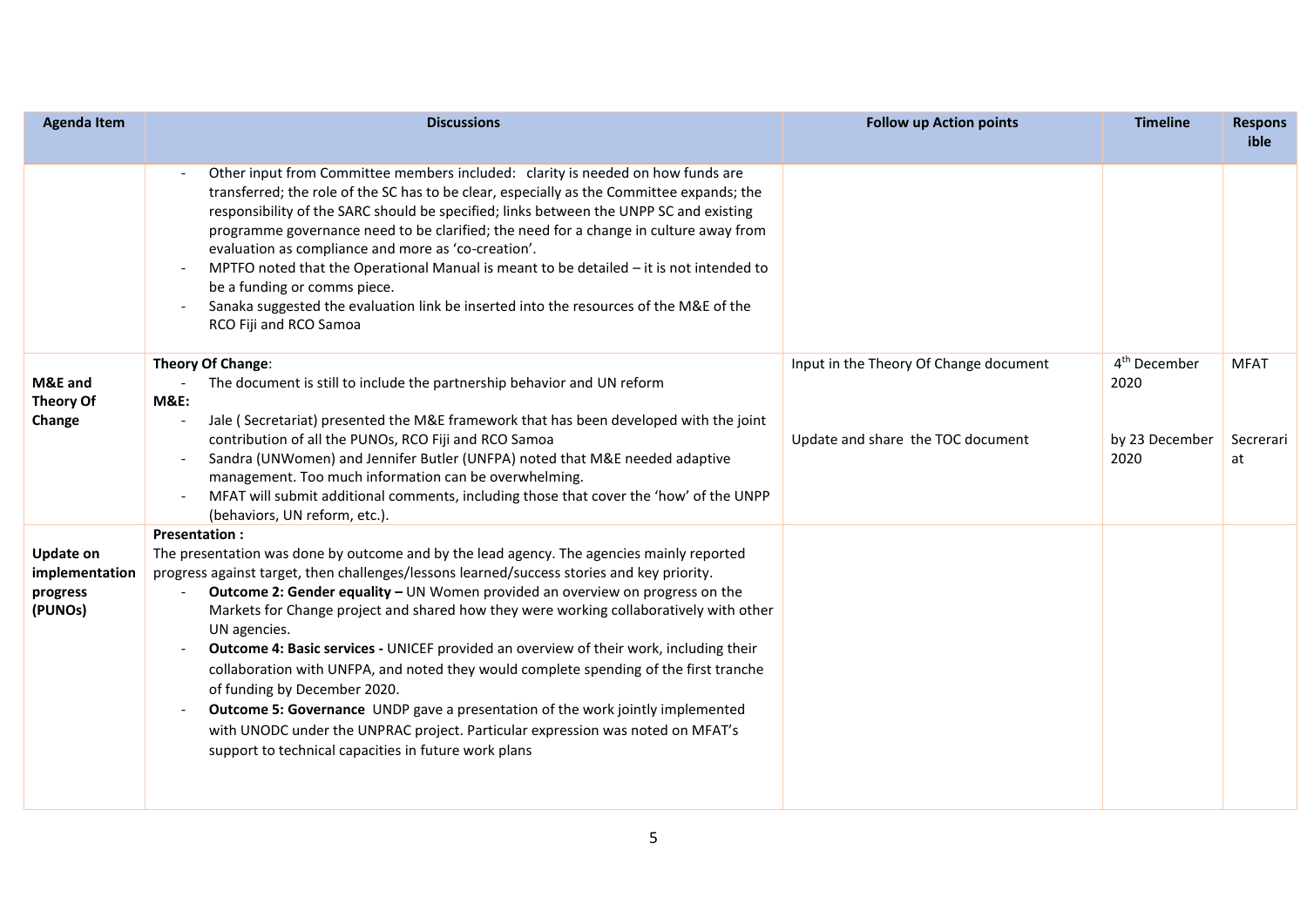| <b>Agenda Item</b>                                | <b>Discussions</b>                                                                                                                                                                                                                                                                                                                                                                                                                                                                                                                                                                                                                                                                                                                                                                                                                                                                                                                                                                                                                                                                                                                                                                                                                                                                                                                                                                                                                                                                                                                                                                                                                                                                                                                                                                           | <b>Follow up Action points</b>                                                                                                                                                                                             | <b>Timeline</b>                                                                                                                                       | <b>Respons</b><br>ible                  |
|---------------------------------------------------|----------------------------------------------------------------------------------------------------------------------------------------------------------------------------------------------------------------------------------------------------------------------------------------------------------------------------------------------------------------------------------------------------------------------------------------------------------------------------------------------------------------------------------------------------------------------------------------------------------------------------------------------------------------------------------------------------------------------------------------------------------------------------------------------------------------------------------------------------------------------------------------------------------------------------------------------------------------------------------------------------------------------------------------------------------------------------------------------------------------------------------------------------------------------------------------------------------------------------------------------------------------------------------------------------------------------------------------------------------------------------------------------------------------------------------------------------------------------------------------------------------------------------------------------------------------------------------------------------------------------------------------------------------------------------------------------------------------------------------------------------------------------------------------------|----------------------------------------------------------------------------------------------------------------------------------------------------------------------------------------------------------------------------|-------------------------------------------------------------------------------------------------------------------------------------------------------|-----------------------------------------|
|                                                   | Outcome 5: DATA-MICS/Census - UNFPA shared an update on the MICS work with<br>UNICEF in Fiji as well as UNFPA work on Census, noting the challenges associated with no<br>on-site technical support.<br>Main feedback on the presentation:<br>Sanaka suggested presentations at the next meeting focus more on what difference the<br>UNPP/UNPSF has brought to UN agencies' cohesion in working as ONE UN as per the SG's<br>reform. In that regard, Sanaka mentioned achievements of the programme so far, such as<br>adaptation to COVID19, and joint missions undertaken to reinforce the cohesion. He also<br>invited agencies to make use of RCO to help with coordination among agencies.<br>Deborah thanked the agencies, acknowledged the progress made and observed that the<br>time was too short to expect significant progress. She also encouraged the UN system to<br>share challenges and lessons learned. She also suggested creating a type of dashboard to<br>monitor and communicate progress against results (as well as financing).<br><b>Discussion of funding tranches</b><br>Committee members discussed the frequency of tranches and associated SC processes,<br>noting the benefits and risks of having detailed planning.<br>Communication (pending item):<br>Sanya enquired about branding and requested guidance from MFAT in that regard.<br>MFAT advised that Christine Conway from the NZ High Commission in Fiji will be the<br>communication focal point. MFAT advised they would circulate guidance on the use of<br>the MFAT logo. Noting that communications needs to also consider and align with other<br>development partners branding and recognition where there are existing actions funded<br>by other donor partners (ie. Markets for Change) | Circulate RAG (red/amber/green) dashboard<br>zero draft for comment/input<br>Get input from MFAT on the communication<br>plan,<br>Finalization of the communication plan<br>Circulate guidance on the use of the MFAT logo | By December<br>2020<br>4 <sup>th</sup> December<br>2020<br>16 <sup>th</sup> December,<br>2020<br>ASAP before the<br>16 <sup>th</sup> December<br>2020 | <b>MFAT</b><br>Secretari<br>at<br>/MFAT |
| <b>Ways forward</b><br>(next SC<br>meeting, etc.) | Discussion of next meeting timing: MFAT noted this meeting was a special interim<br>meeting meant to tidy up remaining architecture issues and to check in after the first SC<br>meeting in June, so the next meeting (i.e., six months from June) should be in Feb/March<br>2021.<br>MFAT suggested having a session at the next meeting on the next iteration of the Pacific<br>Strategy.<br>Simona suggested a presentation on the CCA for the next meeting, as well as a session on<br>working modalities.                                                                                                                                                                                                                                                                                                                                                                                                                                                                                                                                                                                                                                                                                                                                                                                                                                                                                                                                                                                                                                                                                                                                                                                                                                                                               | Plan the next Steering Committee meeting.<br>Draft agenda to be circulated to SC members<br>well by late January.                                                                                                          | Either the last<br>week of<br>February or the<br>first week of<br><b>March 2021</b><br>Late January<br>2021                                           | Secretari<br>at                         |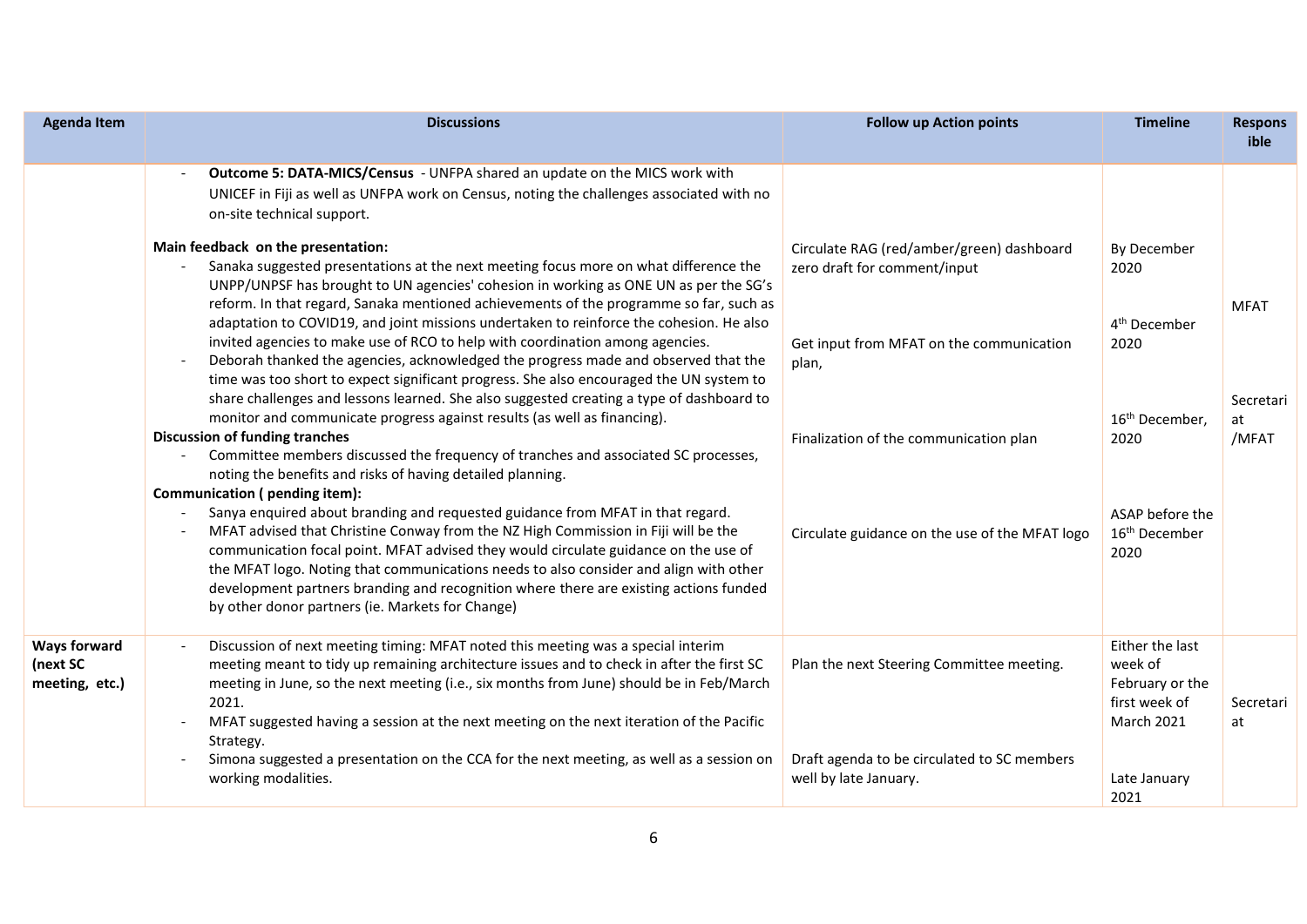| <b>Agenda Item</b>                       | <b>Discussions</b>                                                                                                                                                                                                                                                                                                                                                                                                  | <b>Follow up Action points</b>                                                                      | <b>Timeline</b>            | <b>Respons</b><br>ible       |
|------------------------------------------|---------------------------------------------------------------------------------------------------------------------------------------------------------------------------------------------------------------------------------------------------------------------------------------------------------------------------------------------------------------------------------------------------------------------|-----------------------------------------------------------------------------------------------------|----------------------------|------------------------------|
| <b>AOB</b>                               | Question on how to grow the partnership was raised by Sanaka, and he suggested the<br>SARC takes the lead on this work.<br>Sanaka mentioned some prospective donors for the UNPSF could be the UK, Australia,<br>and the EU, and proposed working with the NZ Permanent Representative in New York.<br>He requested Mari and Jennifer Topping to provide advice on how to approach donors<br>about the partnership. | RCs and MFAT to discuss New York engagement<br>on UNPP.<br>MPTF advice on approaching other donors. | <b>TBD</b><br>January 2021 | RCs,<br><b>MFAT</b><br>MPTF. |
| <b>Closing remarks</b><br>from co-chairs | Co-chairs, MFAT, and the MPTFO thanked the SC members.                                                                                                                                                                                                                                                                                                                                                              |                                                                                                     |                            |                              |

**ANNEX 1: LIST OF PARTICIPANTS ANNEX 2: FOLLOW UP ACTIONS SUMMARY ANNEX 3: AGENDA**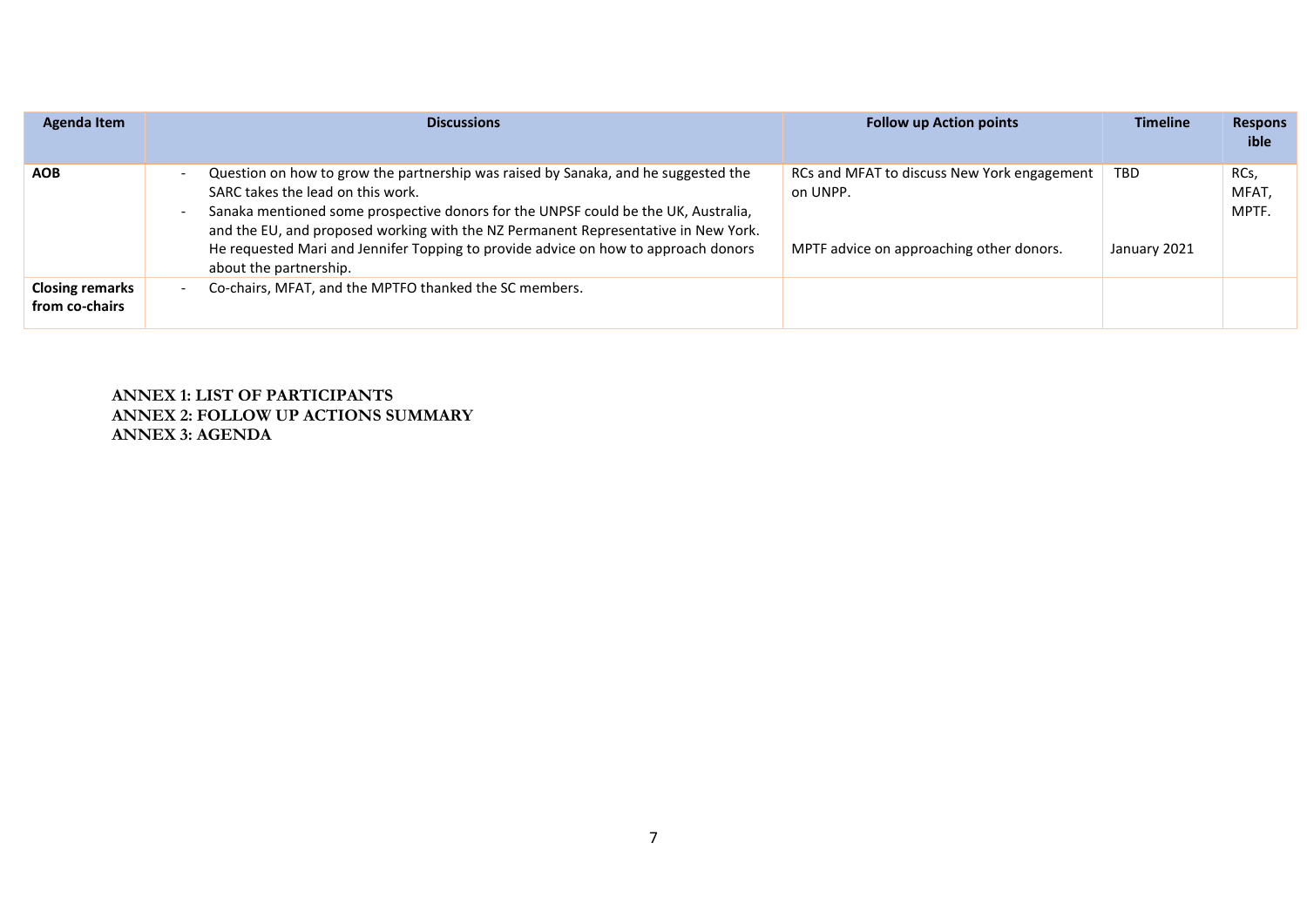## **ANNEX 1: LIST OF PARTICIPANTS**

| <b>ATTENDEES</b>             |                                                    |                         |  |  |  |
|------------------------------|----------------------------------------------------|-------------------------|--|--|--|
| <b>Names</b>                 | <b>Function</b>                                    | <b>Country Office</b>   |  |  |  |
| <b>CO-CHAIRS</b>             |                                                    |                         |  |  |  |
| Sanaka Samarasinha           | RC Fiji [Co-Chair                                  | RCO Fiji MCO            |  |  |  |
| Simona Marinescu             | RC Samoa [Co-Chair]                                | RCO Samoa MCO           |  |  |  |
|                              | <b>MFAT REPRESENTATIVES</b>                        |                         |  |  |  |
| <b>Deborah Collins</b>       | Divisional Manager, Partnerships, Humanitarian     | New Zealand             |  |  |  |
|                              | and Multilateral, MFAT                             | /Wellington             |  |  |  |
| Peter Shackleton             | Unit Manager, Multilateral                         | New Zealand             |  |  |  |
|                              |                                                    | /Wellington             |  |  |  |
| Wendy Jackson                | Senior Policy Officer, Multilateral                | New Zealand             |  |  |  |
|                              |                                                    | /Wellington             |  |  |  |
| Virginia Dawson              | Development Counsellor                             | NZ-High commission Fiji |  |  |  |
|                              | UN MULTI-PARTNER TRUST FUND OFFICE REPRESENTATIVES |                         |  |  |  |
| Jennifer Topping             | <b>Executive Coordinator, MPTF Office</b>          | <b>UNDP New York</b>    |  |  |  |
| Mari Matsumoto               | Portfolio Manager, MPTF Office                     | <b>UNDP New York</b>    |  |  |  |
|                              | PARTICIPATING UN ORGANIZATIONS                     |                         |  |  |  |
| Sandra Bernklau              | <b>UN Women Representative</b>                     | Fiji                    |  |  |  |
| Jorn Sorensen                | <b>UNDP Resident Representative</b>                | Samoa                   |  |  |  |
| Verena Linneweber            | <b>UNDP Deputy Resident Representative</b>         | Samoa                   |  |  |  |
| Sonja Stefanovska-Trajanoska | UNDP Anti-Corruption Adviser, UN-PRAC (UNDP        | Fiji                    |  |  |  |
|                              | Pacific Office)                                    |                         |  |  |  |
| Sandra Bernklau              | UN Women Representative                            | Fiji                    |  |  |  |
| Jennifer Butler              | Director, UNFPA                                    | Fiji                    |  |  |  |
| Saira Shameem                | Deputy Director, UNFPA                             | Fiji                    |  |  |  |
| Revai Aalbaek                | Effective Governance Team Leader, UNDP             | Fiji                    |  |  |  |
|                              | Pacific                                            |                         |  |  |  |
| Sheldon Yett                 | UNICEF Representative for the Pacific              | Fiji                    |  |  |  |
| Vathinee Jitjaturunt         | Deputy Representative, UNICEF                      | Fiji                    |  |  |  |
| Gulana Huseynova             | Team Leader, RCO Fiji                              | RCO Fiji MCO            |  |  |  |
| <b>Mohammed Mozeem</b>       | UN Partnerships Specialist, RCO Fiji               | Fiji                    |  |  |  |
| Klem Ryan                    | Team Leader, RCO                                   | RCO Samoa MCO           |  |  |  |
|                              | <b>SECRETARIAT TECHNICAL TEAM</b>                  |                         |  |  |  |
| Marlyse Assonken-Sobtafo     | Secretariat focal point                            | RCO Fiji MCO            |  |  |  |
| <b>Mohammed Mozeem</b>       | Partnership specialist                             | RCO Fiji MCO            |  |  |  |
| Elisapeta Kerslake           | Partnership specialist                             | RCO Samoa MCO           |  |  |  |
| Jale Rokoika                 | Data Management, Results Monitoring and            | RCO Fiji MCO            |  |  |  |
|                              | <b>Reporting Officer</b>                           |                         |  |  |  |
| Latoya Lee                   | Data Management, Results Monitoring and            | RCO Samoa MCO           |  |  |  |
|                              | <b>Reporting Officer</b>                           |                         |  |  |  |
| Sanya Ruggerio               | Communication and advocacy Analyst                 | RCO Fiji MCO            |  |  |  |
| Aterina Samasoni-Pele        | Programme Communications and Advocacy              | RCO Samoa MCO           |  |  |  |
|                              | Officer                                            |                         |  |  |  |
|                              |                                                    |                         |  |  |  |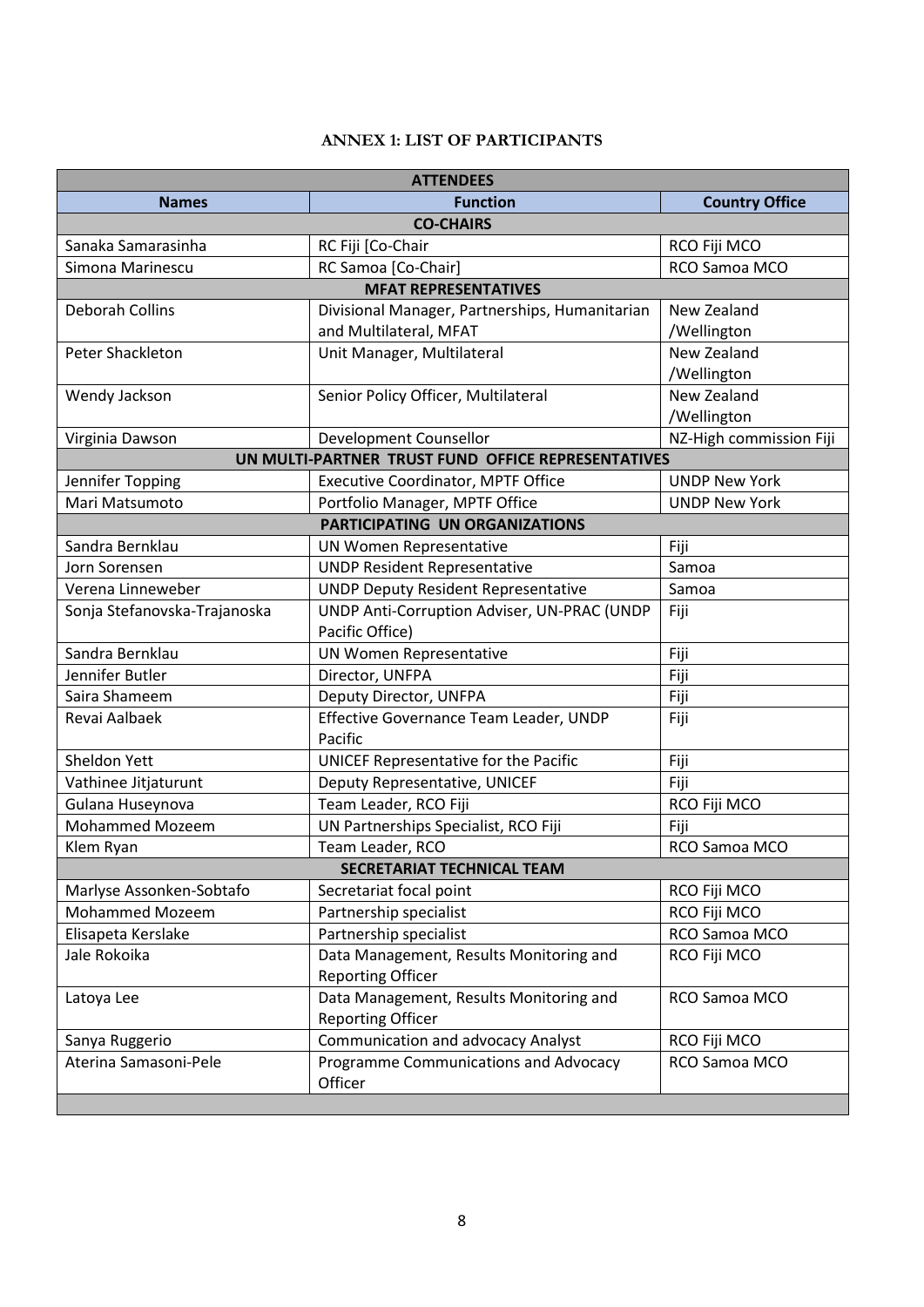## **ANNEX 2: FOLLOW UP ACTIONS**

| <b>Items</b>                       | <b>Follow up actions</b>                                  | <b>Responsible</b> | <b>Timeline</b>                    |
|------------------------------------|-----------------------------------------------------------|--------------------|------------------------------------|
| <b>Opening remarks</b>             | Share the Socio-Economic Impact                           | <b>RCO Fiji</b>    | End-November                       |
|                                    | Assessment draft report                                   |                    | 2020                               |
|                                    | Reach out to the agencies for the next                    | Secretariat        | 22 November                        |
|                                    | funding tranche request                                   |                    | 2020                               |
|                                    | Funding request to be submitted to the                    | <b>PUNOs</b>       | Before the end of                  |
|                                    | secretariat via email                                     |                    | November 2020                      |
|                                    | Steering Committee to approve the                         | Secretariat / SC   | Before 3                           |
| <b>Funding</b>                     | funding request                                           |                    | December 2020                      |
|                                    | Submit the funding request + supporting                   | Secretariat        | By 4 December                      |
|                                    | documents to MPTFO                                        |                    |                                    |
|                                    | Submit the funding request to MPTFO                       | Secretariat        | 14 December                        |
|                                    | before they close for the holidays                        |                    | 2020                               |
|                                    | Committee Members to submit input to                      | All Committee      | Input by 4                         |
|                                    | Secretariat                                               | members(MFAT,      | December.                          |
|                                    |                                                           | PUNOs)             |                                    |
|                                    |                                                           |                    |                                    |
| <b>Operational Manual</b>          | Update the Operational Manual with input                  | Secretariat        | 8 <sup>th</sup> January 2021       |
|                                    | received                                                  |                    |                                    |
|                                    | Share the last update of the Operational                  |                    |                                    |
|                                    | Manual to be adopted during the third                     |                    |                                    |
|                                    | <b>Steering Committee</b>                                 |                    |                                    |
|                                    | Add private sector engagement to agenda                   | Secretariat        | By second week -                   |
|                                    | of next SC meeting, and share the next SC                 |                    | February                           |
|                                    | agenda                                                    |                    |                                    |
|                                    | Reflect the MICs/Samoa results into the M&E               | RCO Samoa          | By the third week                  |
|                                    | (MERL) framework and share<br>with the<br>Secretariat     |                    | of December                        |
|                                    |                                                           |                    | 2020                               |
| M&E theory of                      | Update the annual narrative report by                     |                    |                                    |
| change;<br><b>Annual Narrative</b> | reflecting the new MICS/Samoa data into the               | Secretariat        |                                    |
|                                    | baseline                                                  |                    | 8 <sup>th</sup> of January<br>2021 |
| report                             |                                                           |                    |                                    |
|                                    | Input on the Theory of Change and MERL                    | <b>MFAT</b>        | 4 December 2020                    |
|                                    | framework                                                 |                    |                                    |
|                                    | Update and share the TOC document, and                    | Secretariat        | 23 December                        |
|                                    | subsequently the M&E framework                            |                    | 2020                               |
| <b>Updates from</b>                | Circulate draft dashboard for illustrating                | <b>MFAT</b>        | 11 December                        |
| agencies                           | progress on outcomes                                      |                    | 2020                               |
|                                    | Input on communication plan expected                      | <b>MFAT</b>        | 4 December 2020                    |
| <b>Communication plan</b>          | from MFAT<br>Share guidelines on the use of the MFAT logo |                    | ASAP before the                    |
|                                    |                                                           | <b>MFAT</b>        | 16 <sup>th</sup> December          |
|                                    |                                                           |                    | 2020                               |
|                                    | Finalization of the communication plan                    | Secretariat        | 16 December                        |
|                                    |                                                           |                    | 2020                               |
| <b>Next Steering</b>               | Plan and prepare the next Steering                        | Secretariat        | Last week of                       |
| <b>Committee</b>                   | Committee                                                 |                    | February or first                  |
|                                    |                                                           |                    | week of March                      |
|                                    |                                                           |                    | 2021                               |